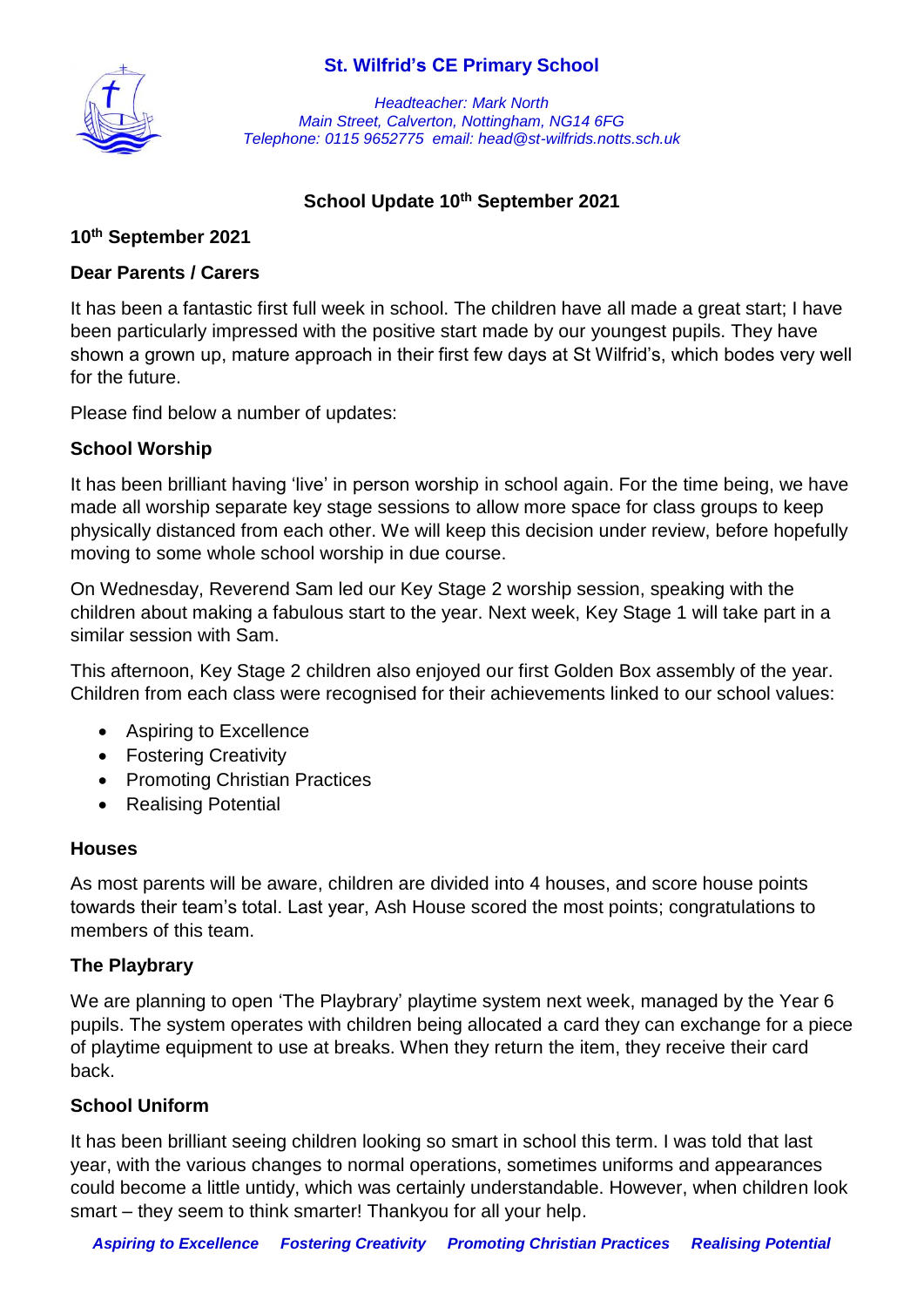# **St. Wilfrid's CE Primary School**



*Headteacher: Mark North Main Street, Calverton, Nottingham, NG14 6FG Telephone: 0115 9652775 email: head@st-wilfrids.notts.sch.uk*

# **Year 6 and the Vikings**

'Partake' visited school last week to provide a Vikings' workshop as part of their work in this area. During the day, the children held and tried on Viking armour (it was incredibly heavy). They studied Viking settlements, considering the types of locations Vikings would have settled. They enjoyed Viking crafts such as weaving, making hack silver bracelets and pottery.

In the afternoon, children took part in a drama, where they were part of a Viking raid, followed by, sadly, a Viking funeral. The children thoroughly enjoyed the day; it made a great start to their work in this area.

# **Traffic around school**

I have spent a little time before and after school observing traffic and parking around the school site – I have already been approached by a local resident who reported a near miss close to school this week. The road and areas near the school are incredibly busy, and it is important all of us help keep the area as safe as possible. With classes starting and finishing at similar times, there is likely to be increased congestion outside of school. Therefore:

- Please park away from the immediate area whenever you can walk to school if possible – use local car parks where possible.
- Please remind children about taking care when crossing roads.
- If driving near school, please drive extremely slowly.

Thank you for your support.

# **Parent Association**

The Parent School Association annual general meeting takes place on September 23<sup>rd</sup> at 7:30pm at school. All parents are warmly invited to attend. We are planning to hold the meeting in the school hall, though are keeping this decision under review.

# **Covid Update:**

Please make sure you follow the latest guidance with regard to Covid. If your child as any of the symptoms of coronavirus, they should not come to school, but should have a PCR test. Remember, symptoms in children are often very mild, but it is important we minimise the risk of children passing the virus on to others. I am already aware of several cases of Covid in local schools.

The main symptoms of coronavirus (COVID-19) are:

- **a high temperature** this means you feel hot to touch on your chest or back (you do not need to measure your temperature)
- **a new, continuous cough** this means coughing a lot for more than an hour, or 3 or more coughing episodes in 24 hours (if you usually have a cough, it may be worse than usual)